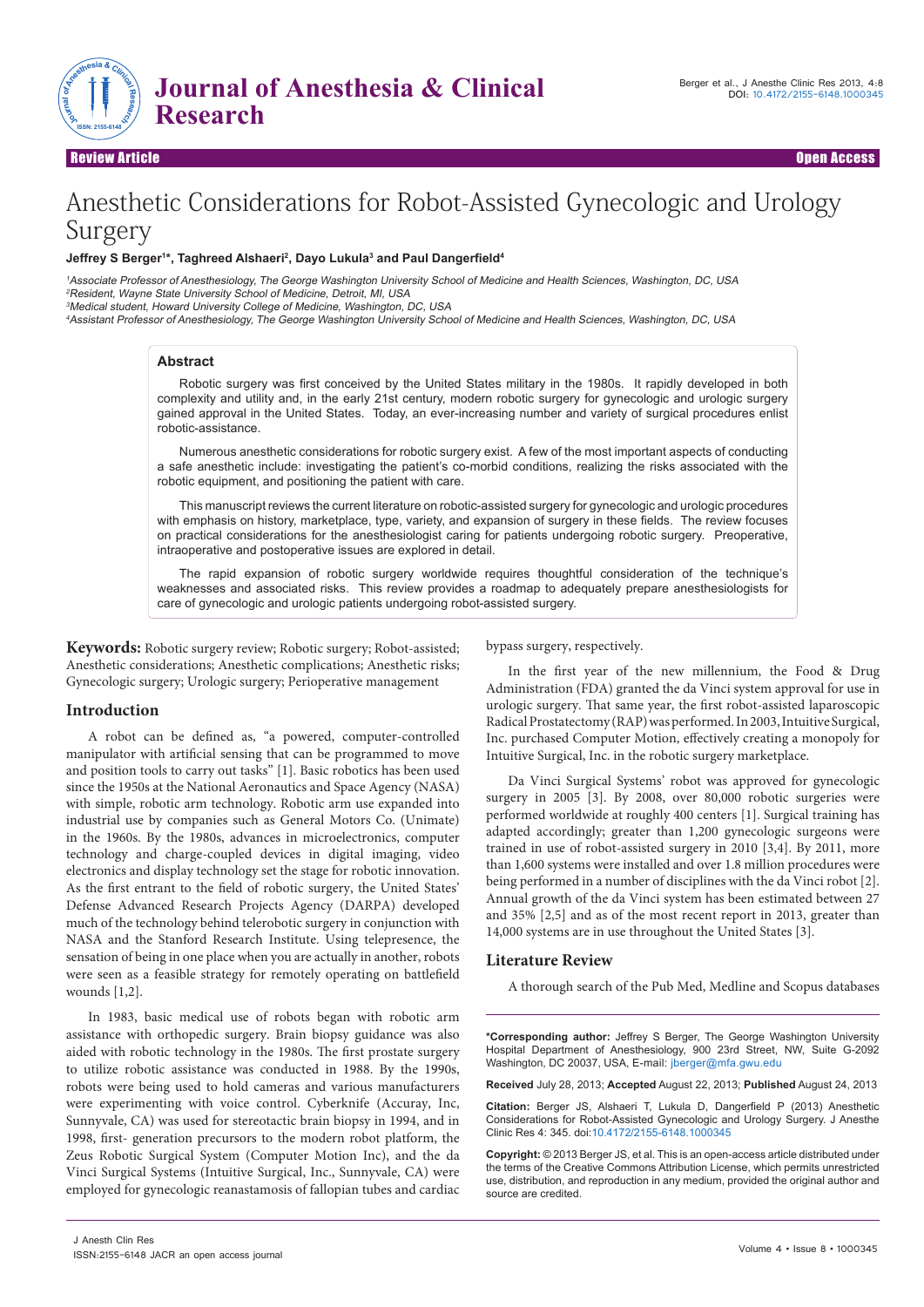was employed to adequately review anesthetic considerations during robot-assisted gynecologic and urologic surgery.

Keywords that were input into the search engines included, "robotic surgery, " "gynecologic," "urologic," "anesthesia" concerns, perioperative "management," "complications," and, "outcomes." Search queries were then reviewed by title and abstract for relevance, with preference afforded to more recent manuscripts.

#### **Da Vinci Surgical Systems**

The da Vinci Surgical Systems robot consists of three parts: 1. control console; 2. tower; and 3. robot. The control console provides an ergonomic-design for the operator to comfortably sit and remotely manipulate the robot. It has binocular, high-definition, 3- dimensional optics that improves the surgical view over 2-dimensional imagery. The viewer is equipped with an infrared sensor that is able to detect the presence of an operator. When the surgeon is not engaged in the viewer, the sensor prevents the robotic arms from movement as an advanced safety feature that minimizes the risk of unwanted robotic arm movement [1,3,4,6]. The camera allows for adjustment of magnification, or scaling of the surgical field, and the console automatically adjusts robotic arm motion to eliminate operator tremor, thereby improving fine motor control. Manual controls are anatomic, allowing for 7-degrees of movement at the tip with 360-degree range of motion and 90-degrees of instrument articulation control attached to the robotic arms. The meticulous surgical dissection that can be achieved with articulating instruments nearly matches the manual dexterity of open surgery. The movement of instruments is intuitive, as opposed to the counteractive adaptation required to maneuver laparoscopic equipment [7]. Arm 1 and 2 are the right and left-hand controls, arm 3 is the camera, and arm 4 is typically used as a retractor. A foot pedal serves to activate electrocautery, ultrasound, focal point adjustments, instrument disengagement, and alternation of arms controlled by the manual controls [1]. All of these advances lead to the opportunity for greater surgical autonomy and decreased fatigue for the operator [3].

The tower houses the da Vinci video equipment that records and displays images of the surgical field in 2-dimensions for the rest of the surgical team to view and appropriately assist in the management of the patient. The robot, the third component of the da Vinci system, has 4 arms and is positioned adjacent to the patient with the arms that lock into place above the surgical field. An assistant is required to exchange disposable instruments that attach to the robotic arms, to load sutures, and to fire staples when necessary [1,7].

The benefits of robotic surgery are potentially extensive, although long-term data in its use remains elusive due to the relatively recent advent of the technology. Several retrospective analyses have reported robotic surgery to be feasible and effective [8-10]. Surgical incisions are small and instrumentation is minimally invasive [1,11]. Surgical bleeding is reported to be quite low [3,10,12] as is the incidence of venous gas embolism [13]. Postoperative complications such as wound infections are reported to be minimal [10,14], narcotic usage is reported to be less [12,15], and postanesthesia care unit (PACU) stays are reported to be brief. Overall length of hospitalization is likewise shorter in duration, on average [1,3,4,15]. For oncologic surgery, initial data indicates better margin negative rates, and improved functional outcomes, including earlier return to activities of daily living [16].

Disadvantages to robotic surgery include the increased time required to operate, to position the patient, and to dock the robot,

contributing to longer total operative times. This extension of surgical time is particularly pronounced with surgical teams who are training to use the robot, corresponding to the initial phase of practice known as "the learning curve." It is estimated that operating room staff proficiency is achieved after 25 cases, but that surgical skills continue toimprove until 150–250 cases or beyond [17-19]. For example: surgeons need to adjust to the visual and tactile design, to develop muscle memory, and to discover preferences and limitations; nurses need to learn how to transport, set-up, calibrate, drape, and position the robot for surgery [1]. Prolonged operative time is compounded by the increased risk for morbidity during the learning curve [20]. Organized credentialing of providers, including attestations, case list submissions, and proctored case performance are only recently being considered by training programs, hospitals and other entities keen to ensure quality during the learning process [18].

Beyond the learning curve, there remain challenges to robotic surgery. Once the procedure has begun, there is no easy way to reposition the patient should that become necessary. Despite the intuitive controls, robotic surgery is still not able to exactly replicate the haptic sensation that an operator gets when they are directly or indirectly touching tissue with their hands or laparoscopic instruments [6,21]. Additionally, the equipment is bulky, accounting for a significant footprint in the operating theater [1]. This invariably decreases access to the patient, decreases the maneuverability of the surgical care team when called upon to circulate, and increases the risk of robotic arm collision with assistant, anesthesia workstation, or patient [1,4].

Long- term, prospective data validating robotic-assisted surgery's utility and safety is still lacking. In the absence of long-term data, there is extensive marketing of the product by its sole provider that likely biases purchase decisions and patient demand [11]. Patients may be prone to misconstrue the term, "minimally invasive" to mean minor surgery, and consequently be at risk for falsely elevated expectations for recovery [11]. Further, a lack of competition typically leads to diminished responsiveness of a firm with respect to quality and pricing. Machine malfunction is a concern, particularly as costly units begin to age. Additionally, hospitals looking to purchase a robot can expect an upfront cost of 1.4-2.2 million dollars, \$100,000-\$150,000 for annual maintenance costs, and \$2,000 per instrument, which are fabricated with a 10-use limit [2,7]. Robot purchase costs, amortized over the lifespan of the machine, combined with annual maintenance costs account for roughly 70% of the additional costs of performing robotic surgery [5,17]. Discounting depreciation costs of the robot, the high cost of maintenance and consumables often make it the costlier surgical option [21].

## **Robot Surgery in Gynecology**

The da Vinci Surgical System received FDA approval for gynecologic use in 2005. The first Robot-Assisted Radical Hysterectomy (RRH) was performed in 2006 [3]. By 2009, more Robotic-assisted surgical procedures were performed for gynecologic indications than for all other specialties combined [22].

worldwide. Radical hysterectomy is the preferred option for patients with localized disease. Since the first reported RRH, many studies have documented feasibility, safety and efficacy of the procedure, including less blood loss, fewer complications, and briefer hospitalizations [3]; however, to date, no prospective studies have been reported. Early stage disease has been most extensively reported in retrospective reviews or cases series. Robotics has also been considered in fertility-sparing Cervical cancer is the second most common cancer among women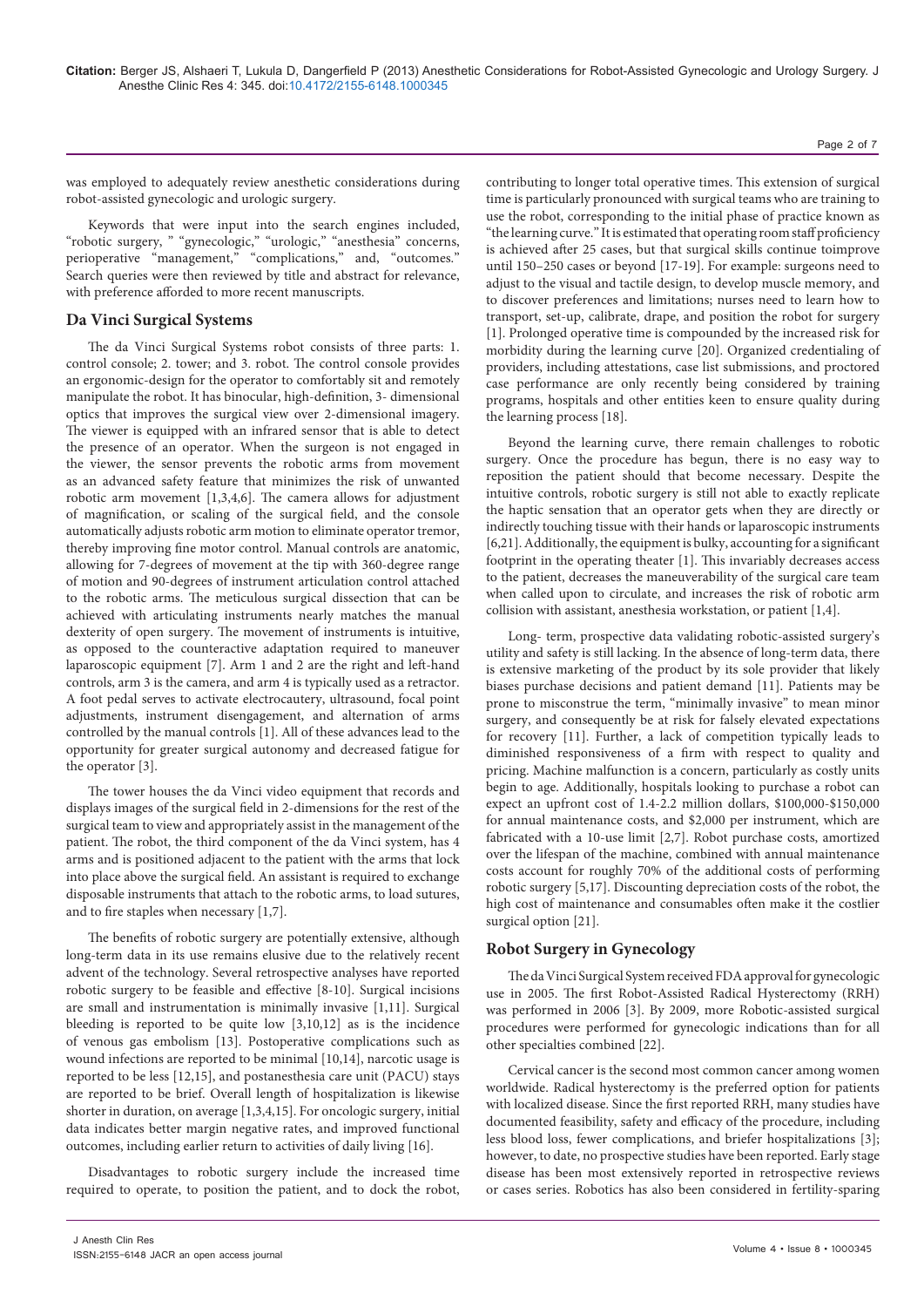operations for early disease. Locally advanced or recurrent disease is still considered experimental for surgery with robotic assistance. Pelvic exenteration surgery with robot assistance has only been reported in case reports.

The most common malignancy of the female reproductive organs is endometrial cancer. It is the leading indication for robotic surgery in gynecology following a number of favorable retrospective reviews and case series [3]. One study noted that robotic surgery reduces complications such as wound dehiscence, infection, ureteral injury, and renal failure [4]. Consensus opinion in the literature is that robotic surgery with hysterectomy and lymphadenectomy is preferable to open procedures and equivocal to laparoscopy [3]. In addition, retrospective data supports robot use for staging for endometrial cancer and suggests that perhaps robot surgery is superior to laparoscopy for morbidly obese patients [23,24].

Literature on robotic surgery for ovarian cancer is very limited, although it is being conducted at select centers for early stage disease [4]. This is due to the comprehensive staging required for this type of cancer as well as concerns for port-site metastases, cyst rupture and peritoneal seeding [4,25]. Salpingo-oophorectomies, pelvic mass resections and omentectomies are also being conducted for various indications with robotic assistance [26].

# **Robot Surgery in Urology**

Young performed the first radical prostate surgery in 1904 via the perineum. In 1947, Miller performed the first retropubic surgery. Then Walsh improved on the technique with nerve sparing surgery in 1982 [19,27]. As mentioned above, RAP was performed in 2000 following the introduction of the da Vinci robot.

Prostate cancer is the second leading cause of cancer death in men [19]. It affects older men, typically with several co-morbid conditions. Radical prostatectomy is the best option for long- term cancer control in patients with localized, or organ-confined disease [28]. By 2010, robot usage in prostate cancer surgery had become so pervasive that one study assessed robotic prostatectomy as a new gold standard [11]. It cited improved pain, decreased length of stay, smaller incisions and improved functional outcomes with comparable cancer-free survival. Perioperative and delayed complications that have occurred include the same complications seen with open surgery, such as: bleeding, lymphocele, stricture, contracture, incisional hernia, rectal injury, incontinence, impotence and inadequate margins [27,29,30]. Longitudinal studies to support the potential advantages of robotic prostatectomy weighed against the significant costs are still few in number.

Bladder cancer was first treated with open radical cyctectomy in 1949. Despite a reduction in mortality, complication rates remain significant [31]. Robotic surgery has recently been adapted to manage muscle invasive and high-risk non-invasive bladder cancer (superficial recurrent or chemotherapy resistant) with the hopes of decreasing patient morbidity with the procedure. Draining options include conduit diversion into small bowel and neobladder formation from bowel. Surgeons have been slow to incorporate robot into radical cystectomy due to concerns over the ability to adequately dissect lymph nodes, the feasibility of intracorporeal diversions, and the overall costs. Long term data is lacking for robotic cystectomy outcomes; however, more than 1,000 cases have been reportedly performed by a consortium of institutions [31].

Renal cancer is predominantly renal cell carcinoma. It typically

presents in the  $4<sup>th</sup>$  to  $7<sup>th</sup>$  decade and, while radical nephrectomy used to be the gold standard for localized disease, Partial Nephrectomy (PN) is now indicated for T1 small renal masses [17,32]. By sparing nephrons, PN achieves similar cancer-free survival outcomes to radical nephrectomy, but decreases long-term morbidit [17]. McDougall introduced laparoscopic partial nephrectomy in 1993; then in 2004, Gettman reported the first robotic partial nephrectomy (RPN) [33]. Surgeons are using novel techniques to eliminate ischemia during robot-assisted, deep tumor resection with some success [32].

Obstruction of the ureteropelvic junction requires a pyeloplasty operation. Endoscopic and laparoscopic approaches have taken the place of open procedures over the past 20 years for most patients; nevertheless, the laparoscopic approach is technically demanding [21]. Robotic Pyeloplasty (RP) offers an alternative, potentially easier platform for intracorporeal suturing [21]. Newer techniques that incorporate a single-site with modified da Vinci instrumentation may improve further upon the surgical learning curve, but must be weighed against increased costs [34].

Testicular germ cell tumors present earlier than the other urologic malignancies, typically in the 3rd or 4th decade of life. Over 75% are localized (stage I) at diagnosis. Stage I seminoma is highly sensitive to radiotherapy. Stage I Nonseminomatous germ cell tumor is usually confirmed with Retroperitoneal Lymph Node Dissection (RPLND). Chemotherapy is useful in stage II or III disease. Robotic surgery to perform orchiectomy and RPLND has been reported [2]. Surgeons have also begun to use robots to assist with a host of benign renal conditions such as: pyelolithotomy, simple prostatectomy, diverticulectomy, spermatic cord denervation, simple cystectomy, sacrocolpopexy, urolithiasis, fistula repair, ureto-ureterostomy, ureterolysis, vasectomy reversal, vericocelectomy, and live-donor nephrectomy [2].

# **Perioperative Concerns**

The perioperative management of patients undergoing roboticassisted gynecologic or urologic surgery involves numerous unique considerations for the anesthesia provider.

#### **Preoperative assessment**

A systematic review of the patient's history and physical examination is warranted prior to robotic surgery. Age, medications, allergies, surgical and anesthetic history should be noted. Baseline vital signs should be obtained and a thorough airway examination should be conducted.

**Obesity:** Patient height, and weight should be carefully considered as obesity (BMI >30) may be accompanied by physiologic changes such as obstructive sleep apnea and restrictive pulmonary disease, difficult intubation, delayed gastric emptying, difficult vascular access or comorbid conditions such as cardiovascular disease or diabetes mellitus [35,36]. Obese patients may be at increased risk for conversion to open or aborted procedures [37,38]; consequently, serious deliberations should precede robotic surgery in obese patients, particularly as BMI approaches 40.

**Cardiac risk:** Cardiovascular risk should be assessed, taking into account the patient's symptoms, medications, studies, and exercise tolerance in addition to a consideration for the surgical risk, typically moderate for gynecologic or urologic robotic surgery. Current American Heart Association/ American College of Cardiology (AHA/ACC) guidelines should be followed when determining whether a patient has been optimized for surgery [39]. Beta-blocker medication should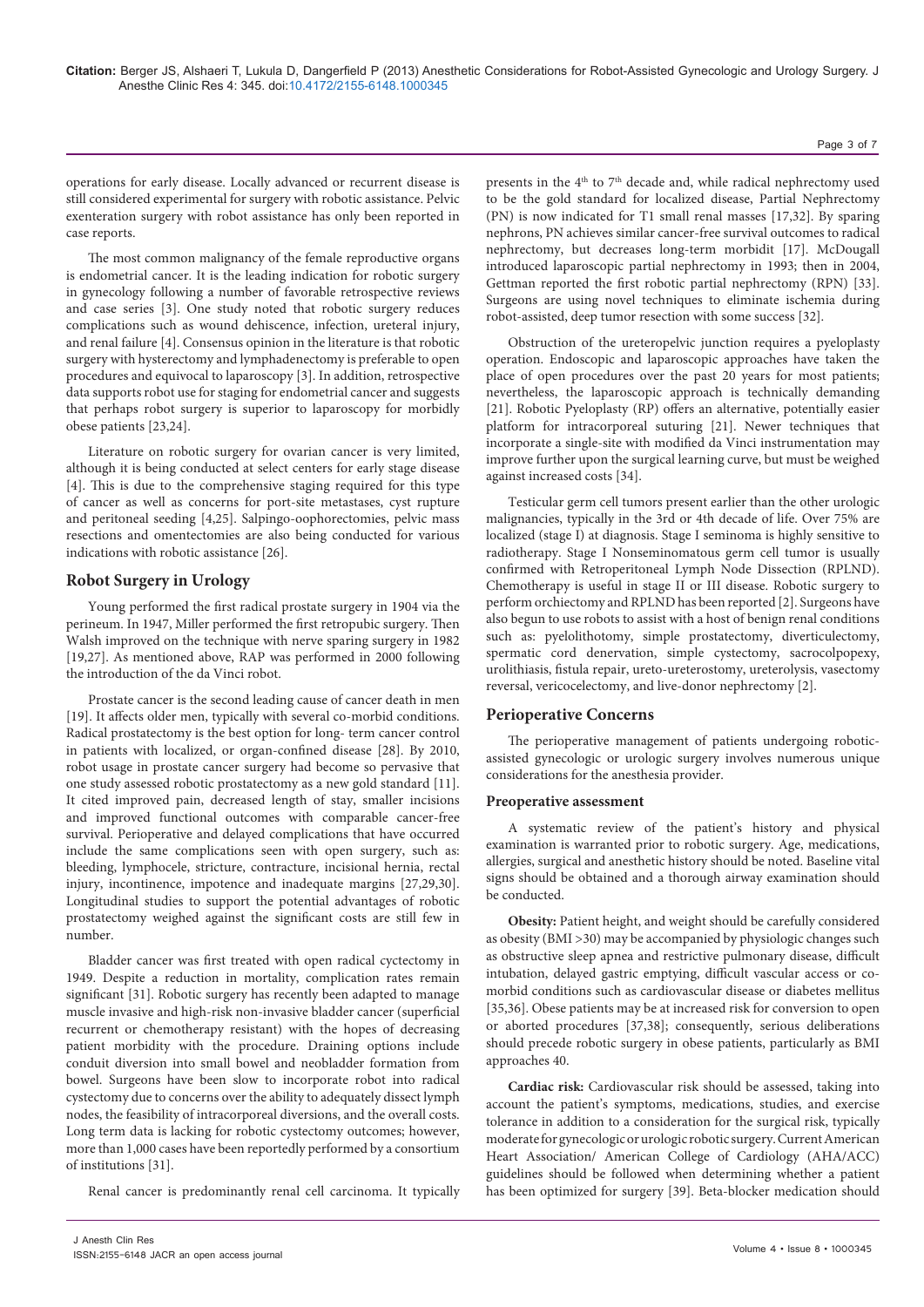be continued perioperatively. Heart failure is likely to be exacerbated by the positioning required for robotic surgery [1]. Furthermore, attention should be paid to patients presenting with cardiac stents; the risk of surgical bleeding with anticoagulation therapy must be weighed against the possibility of intraoperative stent thrombosis and the challenge of management during robotic surgery [40].

**Neurologic and ocular risk:** Caution must also be exercised in proceeding to robotic surgery in patients with a known increase in intracranial pressure, as the patient's positioning for robotic surgery will exacerbate the pressure. For shunted patients, shunt patency confirmation is mandatory preoperatively. Intraocular pressures will likely be elevated due to patient positioning for robotic surgery. One study reported elevations of intraocular pressures, on average, of 13mmHg in patients without preexisting eye pathology [41]. Dangerous pressures that risk retinal detachment, periorbital edema or neuropathy are possible in prolonged surgeries or in patients with pre-existing ocular pathology.

Pulmonary and renal risk: Patients with pulmonary disease may not tolerate the physiologic changes associated with patient positioning. Accordingly, patients should be screened for a history of smoking in addition to symptoms of lung dysfunction. Similarly, renal insufficiency will likely be exacerbated by robotic surgery due to mechanical obstruction, patient positioning and fluid restrictions, and so care must be taken to optimize renal function preoperatively [42].

**Gastrointestinal risk:** Assessment should also include a discussion of gastrointestinal laxatives or enemas requested in preparation for the robotic surgery in order to decompress the bowel and minimize the risk of fecal contamination should bowel injury occur [19]. Combined with fasting, hypovolemia is a considerable risk that may affect intravenous catheter placement and fluid management decisions.

**Cancer risk:** A unique consideration of 10-40% of renal cell carcinomas is the presence of paraneoplastic syndromes. If a patient has a paraneoplastic syndrome, the tumor may secrete ectopic hormones such as erythropoietin, renin, insulin or glucose that must be considered during surgery [33].

Cancer patients may have been previously treated with radiation therapy. Surgical resection could be considerably more difficult due to the fibrosis or bleeding resulting from previous radiotherapy. Chemotherapy can result in a number of systemic complications that affect intraoperative planning. Patients may have significant weight loss, anemia, nausea, and a predisposition to clot formation resulting in electrolyte abnormalities, hypothermia risk, decreased protein, malnutrition and embolism. Anesthetic planning should account for decreased protein binding and volume of distribution for medications; these changes may significantly alter pharmacokinetics. Additionally, a history of exposure to agents such as doxorubicin (cardiomyopathy) and bleomycin (pulmonary fibrosis) necessitates further preoperative testing [33].

At a minimum, preoperative studies for robotic cancer surgery should include electrocardiogram, chest radiograph, and blood work, notably: blood counts, coagulation status, renal function, and basic electrolytes. The patient's blood should be typed and screened for unusual antigens. Fasting blood glucose should be noted before surgery for diabetic patients. Reflux, infection and deep vein thrombosis prophylaxis should be considered with non-particulate antacid, antibiotics (within 1 hour of surgical incision), subcutaneous heparin and sequential compression devices respectively. After completing the preoperative assessment, an American Society of Anesthesiologists

(ASA) Physical Status score should be assigned, keeping in mind that a score of four or greater may be associated with increased risk for complications with robotic surgery [38].

## **Intra operative management**

Intraoperative considerations for robotic gynecologic and urologic surgery will be considered in this section. While robotic surgery may appear similar to laparoscopic surgery, and therefore deserving of similar attention, many laparoscopic concerns are greatly exaggerated in robotic procedures and several unique features are present as well.

**Space limitations:** As the complexity of equipment required for surgery continues to grow, the physical space required to accommodate the larger footprint for equipment such as robotic chassis and control stations is greater. In spite of new requirements, many facilities are space-limited, with older operating theaters that were not designed with robotics in mind [1]. With robot-related equipment crowding operating rooms, the movement of personnel may be compromised, and visualization of key aspects of patient care such as intravenous insertion points or endotracheal tube positioning may be obscured [7,26].

**Monitoring and intravenous access:** For most gynecologic and urologic surgery with a robot, standard ASA monitoring is sufficient [43]. If the patient's medical condition warrants, if the procedure is technically difficult, or if the surgical team is still novice with respect to the learning curve, additional monitoring should be considered to account for patient co-morbidities, the risk of intraoperative bleeding, or longer operative times. Arterial line hemodynamic monitoring should be considered in the aforementioned cases. Basic intravenous access considerations should account for limited patient access while the robot is docked; two intravenous lines of adequate bore should be placed and sufficient length afforded to tubing such that the lines can be accesses proximal to the anesthesia workstation. Just as with monitoring, intravenous access should be expanded accordingly to account for patient or surgical concerns.

**Induction:** Standard intravenous induction is feasible, adjusting anesthetic planning based on the patient's medical condition. The endotracheal tube should be taped securely, appreciating that patient positioning may alter tube placement over time (unintended extubation or mainstem intubation), robotic instrumentation may dislodge a tube, and an obstructed view may delay recognition of a tube that has become dislodged [44]. Replacing an endotracheal tube would be challenging for robotic surgery patients based on positioning and the time delay associated with undocking. Post-induction, care should also be taken to balance the need for continued sedation against any hemodynamic instability that may result from the prolonged preparation time prior to surgical stimulus. Processed electroencephalographic monitoring such as BIS (Covidian, Inc, Mansfield, MA) or vasopressor agents may be required to bridge the time between induction and surgical incision.

**Immobility:** Trocar placement carries with it the risk of injury to an organ or major vessel. Furthermore, once the robot is docked, surgical instruments are rigidly attached to the patient via trocar insertion sites. Based on these factors, it is imperative that patients be completely immobilized throughout the procedure until the robot is undocked. Non-depolarizing muscle relaxant drug, either by bolus or infusion, should be sufficient to achieve patient immobility [26]. At our institution, surgeons have noted that pelvic floor musculature becomes mobile with patient respirations as paralysis wanes, often prior to twitch monitor evidence indicating the need for drug re-dosing.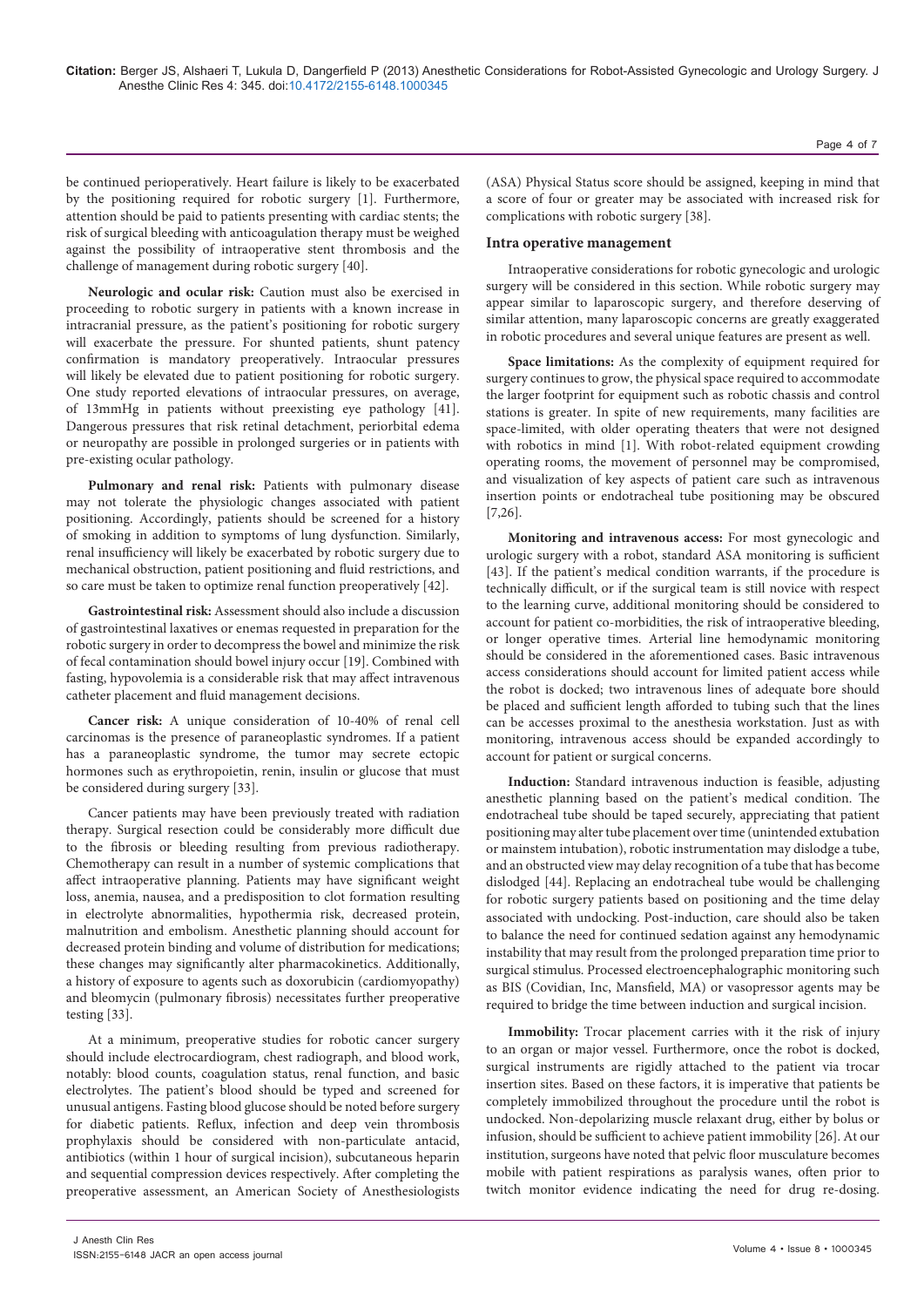Consequently, deep paralysis, often to the exclusion of train-of-four twitches, is required for visualization during gynecologic or urologic robotic surgery. Secondarily, drug-induced paralysis may assist with mechanical ventilation for patients following pneumoperitoneum and steep trendelenberg positioning (see discussion below). Another safety measure that has been proposed to prevent accidently patient movement is to turn bed controls to the "off" position while the robot is docked.

**Pneumoperitoneum:** After initial trocar placement, intra abdominal pressures are increased to 20 mm Hg with carbon dioxide  ${\rm (CO_2)}$  insufflation. After all ports are positioned, pressures are reduced to 12–15 mm Hg [27].  $\text{CO}_\text{2}$  insufflation carries the risks for venous gas embolism, decreased venous return to the heart, vagal nerve activation of parasympathetics, and acute cardiovascular collapse. For prostate surgery, risk for venous gas embolism is greatest during the dissection of the dorsal venous complex [13,45]. Management of gas embolism involves supportive care while undocking the robot, positioning the patient in the left lateral decubitus position, and aspiration of gas via a multiport central venous catheter, if possible [19]. Hypercarbia is common; however, hypercarbia has never been reported as the cause of a clinically significant problem intraoperatively [19]. Subcutaneous emphesema, pneumomediastinum, hypothermia, and pneumothorax are all possibilities, although studies to investigate possible pathology should be guided by clinical suspicion rather than routine order sets. Physiologic changes, such as decreased pulmonary compliance and cardiac output occur with pneumoperitoneum and will be expanded upon in the discussion below.

**Positioning:** For the majority of gynecologic and urologic surgeries that utilize robotic assistance, the positioning is modified lithotomy in stirrups with steep (30 degree) trendelenberg in order to utilize gravity to pull abdominal structures cephalad [1,41]. Arms and hands are heavily padded and tucked in a neutral position at the patient's side, taking note of the functionality of monitoring and intravenous lines post-positioning. Egg crate foam padding or a padded beanbag is used to prevent sliding and the chest is bound in the form of an "X" [35]. Particular attention should be paid to padding shoulder braces to prevent injury with prolonged head-down positioning. Other possible strategies for positioning include: taping a gel pad to the bed to prevent sliding, or placing a Mayo stand over the patient's head to prevent instrument-related facial injury [6,27]. At our institution, one patient developed alopecia as a result of prolonged pressure on the scalp following robotic gynecologic surgery that led to the local recommendation for intermittent head repositioning intraoperatively.

Nerve injury can result from compression or stretching if improperly positioned and padded during robotic surgery. Injury to one or more nerves represents 16% of closed-claims complaints [38]. These injuries, when mild are reversible, but may be permanent if severe as a result of axonal denervation. Common nerve injuries to protect against include: brachial plexus, ulnar, and lateral femoral cutaneous nerves. Attention should be paid to the degree of limb extension, stirrup location, padding of bony prominences, and duration of immobility [19]. Prolonged, steep trendelenberg could result in plethoric facies and laryngeal edema as well [33].

Partial nephrectomy is performed with alternate positioning. Patients are placed in the lateral decubitus position with a kidney rest at the iliac crest. The lower hip is flexed, resulting in blood pooling in the lower extremities, decreased blood return and cardiac output, and distal arm neuropraxias and nerve compression injuries [33].

**Physiologic change:** Hemodynamic changes that occur with pneumoperitoneum include increased Systemic Vascular Resistance (SVR), Mean Arterial Pressures (MAP) and filling pressures as well as a 50% decrease of Cardiac Index (CI). The SVR and CI normalize after 10 minutes [1]. Central venous pressure and wedge pressures may increase. The addition of trendelenberg positioning may decrease cardiac output by 10–30% [1]. These changes, in addition to the risk for embolic events, put the patient at risk for hemodynamic collapse. In the event that intraoperative Advanced Cardiac Life Support (ACLS) measures are required, the robot must first be undocked and trocars removed prior to defibrillation. Critical delay to instituting life saving measures may occur if the surgical team is not adequately prepared to abort a robotic procedure in roughly 1 minute [1,19,26].

The risk of bleeding is greatest during port insertion near the inferior epigastrics and, for prostate surgery, during dissection of the dorsal venous complex. Robotic surgery typically yields less blood loss and consequently fewer transfusions than open procedures that do not have the benefit of pneumoperitoneum pressure gradients tamponading small veins and capillaries [19]. Urine output monitoring might not be available as an aid to the determination of volume status; for example, due to the open bladder in prostate surgery. In order to minimize the amount of urine that is produced into the surgical field, as well as to decrease edema of dependent parts, fluids are typically limited to 1-2 liters until critical portions of the operation requiring optimal visualization are complete [27]; afterwards, a clinically guided management strategy for crystalloid will suffice.

Minimizing ischemic time is an evolving topic for anesthesia providers during robot-assisted partial nephrectomy. Reducing ischemic time from hilar clamping limits renal damage as evidence by Glomerular Filtration Rate (GFR) measurements. Ischemic time greater than 28 minutes has been shown to reduce renal function for up to a year [46]. Substituting hilar clamping for deliberate hypotension prior to incision of the renal parenchema is an alternative that his gaining popularity. Hypotension may be induced with a combination of volatile anesthetic with nitroglycerine and esmolol infusions or boluses to maintain a Mean Arterial Pressure (MAP) of 60. Gill et al. report giving 1-2L crystalloid bolus preoperatively and beginning a 20% mannitol infusion at 20 mL per hour 1 hour prior to inducing hypotension. They measured Mixed Venous Oxygen (MVO<sub>2</sub>) saturation throughout the hypotensive period and adjusted pressures to maintain  $\mathrm{MVO}_2$  greater than 40 [32].

Pulmonary physiologic changes that occur with robotic surgery include decreased compliance from restrictive forces induced by chest padding as well as the cephalad displacement of the diaphragm from pneumoperitoneum and trendelenberg positioning. Functional residual capacity is decreased and peak airway pressures are increased [1,41]. Hypercarbia induced by pneumoperitoneum results in respiratory acidosis. Acidosis may be exacerbated by  $\mathrm{CO}_2$  embolism or preexisting pulmonary disease [1]. Either pressure or volumecontrolled ventilation strategies are acceptable, but the ventilation strategy must account for peak pressures that are often increased by 50% [35]. To compensate for high pressures, hypercapnia, and the desire to lower tidal volumes for improved surgical view, anesthesia providers should alter minute ventilation by titrating respiratory rate. Atelectasis that results in shunting of blood often occurs, resulting in hypoxia [33]. Peak End-Expiratory Pressures (PEEP) can improve gas exchange and should therefore be considered if peak pressures remain below safe limits.

Steep Tendelenbergpositioning leads to increases cerebral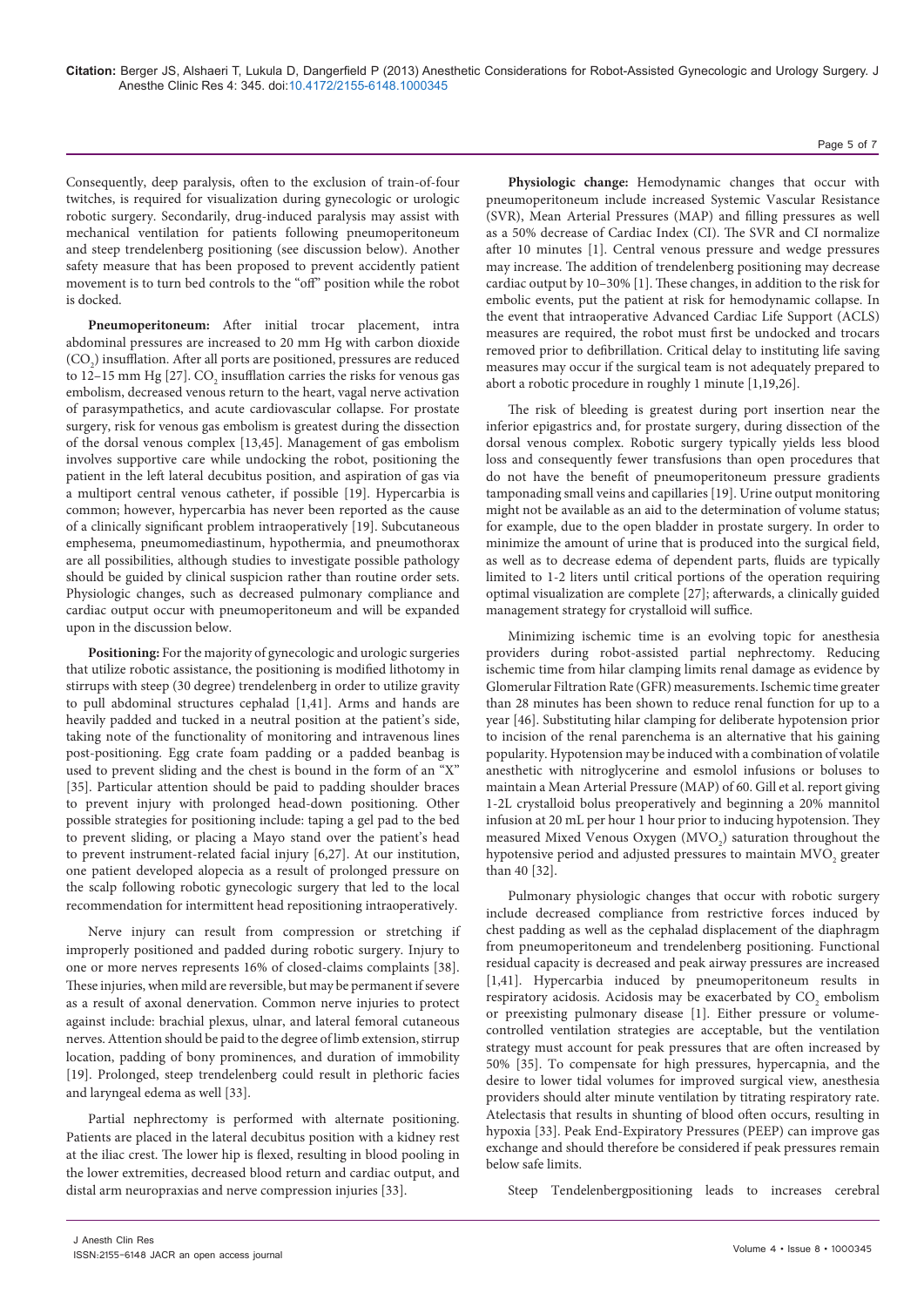blood flow and pressure, and decreased venous outflow; therefore, patients with preexisting intracranial or ocular pathology may be at increased risk that requires careful consideration [1,41]. Blood flow to intraabdominal organs such as intestines, kidneys and liver is decreased due to decreased flow to systemic and portal circulations that accompany pneumoperitoneum.

**Surgical injury:** Intraoperative surgical risk has been reported at 0.8-2% bleeding requiring transfusion, 1.3% urinary leak, 0.5% wound infection, 0.2% bowel injury, and 0.2% femoral nerve palsy [27]. Other concerns should include: port-site hernia, anastamotic leak, and other peripheral nerve injuries [1]. The robot light source produces more heat than typical laparoscopy and therefore demands greater vigilance to prevent burns or fire [47].

**Robot malfunction:** Robotic malfunction is a concern. 2.6% failure rates have been reported due to joint, camera or arm failure, power errors, and monocular power loss or software incompatibility. One institution reported a non-recoverable robot malfunction of critical equipment of 0.4% [19]. Checklists can be instituted to further prevent equipment malfunction [45].

**Emergence:**  Positioning, pneumoperitoneum and fluids combine to put the patient at risk for airway edema and failed extubation [26]. Several reviews have suggested conducting an airway cuff leak test prior to extubation as an indicator of risk for post-extubation stridor [19,26,44]. Patients who do not meet strict extubation criteria should remain intubated in the Post-Anesthesia Care Unit (PACU) until criteria are met. Often, allowing several hours for excretion of anesthetics and redistribution of fluids permits a safe extubation in the PACU.

## **Postoperative Management**

Airway complications such as stridor, laryngeal edema, obstruction, and tracheal deviation result in postoperative respiratory distress in roughly 0.7% of robotic surgeries, requiring postoperative re-intubation [30,44,48]. Postoperative ileus leading to abdominal distension and nausea can occur and should be monitored, advancing diet beyond clears when clinically indicated [35]. Pain management is often accomplished with intravenous, multimodal therapy including narcotic, non-steroidal, neuropathic and acetaminophen analgesics [15,49]. Epidurals are typically not required for robotic incision pain [35].

Referred shoulder pain as a result of pneumoperitoneum's effect on the phrenic nerve, and a variety of neuropathies may present in the postoperative period [30,38]. Postoperatively, kidney function should be monitored as pneumoperitoneum may inhibit urinary excretion, decrease creatinine clearance, glomerular filtration rate and renal blood flow for up to 3 days postoperatively [30]. If urine output is less than 0.5 mg per mL per hour, a bolus of crystalloid should be considered. Encouraging early ambulation mitigates the risk of postoperative deep vein thrombosis [35].

## **Future Considerations**

Comparable cancer-free outcomes with improved functional outcomes will continue the growth of robotic surgery for gynecologic and urologic surgery in spite of cost concerns. Invariably, competition for the da Vinci Surgical System, such as Titan Medical Inc's Amadeus System (Toronto, ON, CA), and The University of Santa Cruz's Raven Project, will enter the robotic surgery space, bringing down costs and driving quality and innovation. One area in need of innovation

is patient positioning where most institutions currently rely on selfcreated padding held together with tape to ensure safety with extreme positioning [20]. Practitioner proficiency and competency will need to be ensured by standardization of practice and credentialing on a national level [18,20]. The future of minimally invasive surgery with robotic technology holds great potential. Laproendoscopic Single Site Surgery (LESS) with robot-assistance [34], and Natural Orifice Transluminal Endoscopic Surgery (NOTES) are in development [2] as are robotics with haptic sensation. In vivo mini-robots that deploy intracorporeally for imaging and retracting are in development as well. Anesthesiologists would do well to prepare themselves for the robotic surgery revolution.

#### **References**

- 1. [Sullivan MJ, Frost EA, Lew MW \(2008\) Anesthetic care of the patient for robotic](http://www.ncbi.nlm.nih.gov/pubmed/18637599)  surgery. Middle East J Anesthesiol 19: 967-982.
- 2. [Yates DR, Vaessen C, Roupret M \(2011\) From Leonardo to da Vinci: the history](http://www.ncbi.nlm.nih.gov/pubmed/21951677)  of robot-assisted surgery in urology. BJU Int 108: 1708-1713.
- 3. [Krill LS, Bristow RE \(2013\) Robotic surgery: gynecologic oncology. Cancer J](http://www.ncbi.nlm.nih.gov/pubmed/23528726)  19: 167-176.
- Fleming ND, Ramirez PT (2012) Robotic surgery in gynecologic oncology. CurrOpinOncol 24: 547-553.
- 5. [Laydner H, Isac W, Autorino R, Kassab A, Yakoubi R, et al. \(2013\) Single](http://www.ncbi.nlm.nih.gov/pubmed/23295137)  institutional cost analysis of 325 robotic, laparoscopic, and open partial nephrectomies. Urology 81: 533-538.
- 6. [Parr KG, Talamini MA \(2002\) Anesthetic implications of the addition of an](http://www.ncbi.nlm.nih.gov/pubmed/12031759)  operative robot for endoscopic surgery: a case report. J ClinAnesth 14: 228- 233.
- 7. [Steenwyk B, Lyerly R 3rd \(2012\) Advancements in robotic-assisted thoracic](http://www.ncbi.nlm.nih.gov/pubmed/23089504)  surgery. AnesthesiolClin 30: 699-708.
- 8. [Reza M, Maeso S, Blasco JA, Andradas E \(2010\) Meta-analysis of observational](http://www.ncbi.nlm.nih.gov/pubmed/20949554)  studies on the safety and effectiveness of robotic gynaecological surgery. Br J Surg 97: 1772-1783.
- 9. [Boggess JF, Gehrig PA, Cantrell L, Shafer A, Ridgway M, et al. \(2008\) A](http://www.ncbi.nlm.nih.gov/pubmed/18928974)  comparative study of 3 surgical methods for hysterectomy with staging for endometrial cancer: robotic assistance, laparoscopy, laparotomy. Am J ObstetGynecol 199: 360.
- 10. [Thorsteinsdottir T, Stranne J, Carlsson S, Anderberg B, Björholt I, et al. \(2011\)](http://www.ncbi.nlm.nih.gov/pubmed/21114378)  LAPPRO: a prospective multicentre comparative study of robot-assisted laparoscopic and retropubic radical prostatectomy for prostate cancer. Scand J UrolNephrol 45: 102-112.
- 11. [Wirth MP, Froehner M \(2010\) Robot-assisted radical prostatectomy: the new](http://www.ncbi.nlm.nih.gov/pubmed/20106586)  gold standard? EurUrol 57: 750-751.
- 12. [D'Alonzo RC, Gan TJ, Moul JW, Albala DM, Polascik TJ, et al. \(2009\) A](http://www.ncbi.nlm.nih.gov/pubmed/19700296)  retrospective comparison of anesthetic management of robot-assisted laparoscopic radical prostatectomy versus radical retropubic prostatectomy. J ClinAnesth 21: 322-328.
- 13. [Hong JY, Kim JY, Choi YD, Rha KH, Yoon SJ, et al. \(2010\) Incidence of venous](http://www.ncbi.nlm.nih.gov/pubmed/20880950)  gas embolism during robotic-assisted laparoscopic radical prostatectomy is lower than that during radical retropubic prostatectomy. Br J Anaesth 105: 777-781.
- 14. [Carlsson S, Nilsson AE, Schumacher MC, Jonsson MN, Volz DS, et al. \(2010\)](http://www.ncbi.nlm.nih.gov/pubmed/20022085)  Surgery-related complications in 1253 robot-assisted and 485 open retropubic radical prostatectomies at the Karolinska University Hospital, Sweden. Urology 75: 1092-1097.
- 15. [Shultz T \(2012\) Preemptive multimodal analgesia facilitates same-day](http://link.springer.com/article/10.1007%2Fs11701-011-0276-5)  discharge following robot-assisted hysterectomy. J Robotic Surg 6: 115-123.
- 16. [Hu JC, Gu X, Lipsitz SR, Barry MJ, D'Amico AV, et al. \(2009\) Comparative](http://www.ncbi.nlm.nih.gov/pubmed/19826025)  effectiveness of minimally invasive vs open radical prostatectomy. JAMA 302: 1557-1564.
- 17. [Elsamra SE, Leone AR, Lasser MS, Thavaseelan S, Golijanin D, et al. \(2013\)](http://www.ncbi.nlm.nih.gov/pubmed/22891728)  Hand-assisted laparoscopic versus robot-assisted laparoscopic partial nephrectomy: comparison of short-term outcomes and cost. J Endourol 27: 182-188.